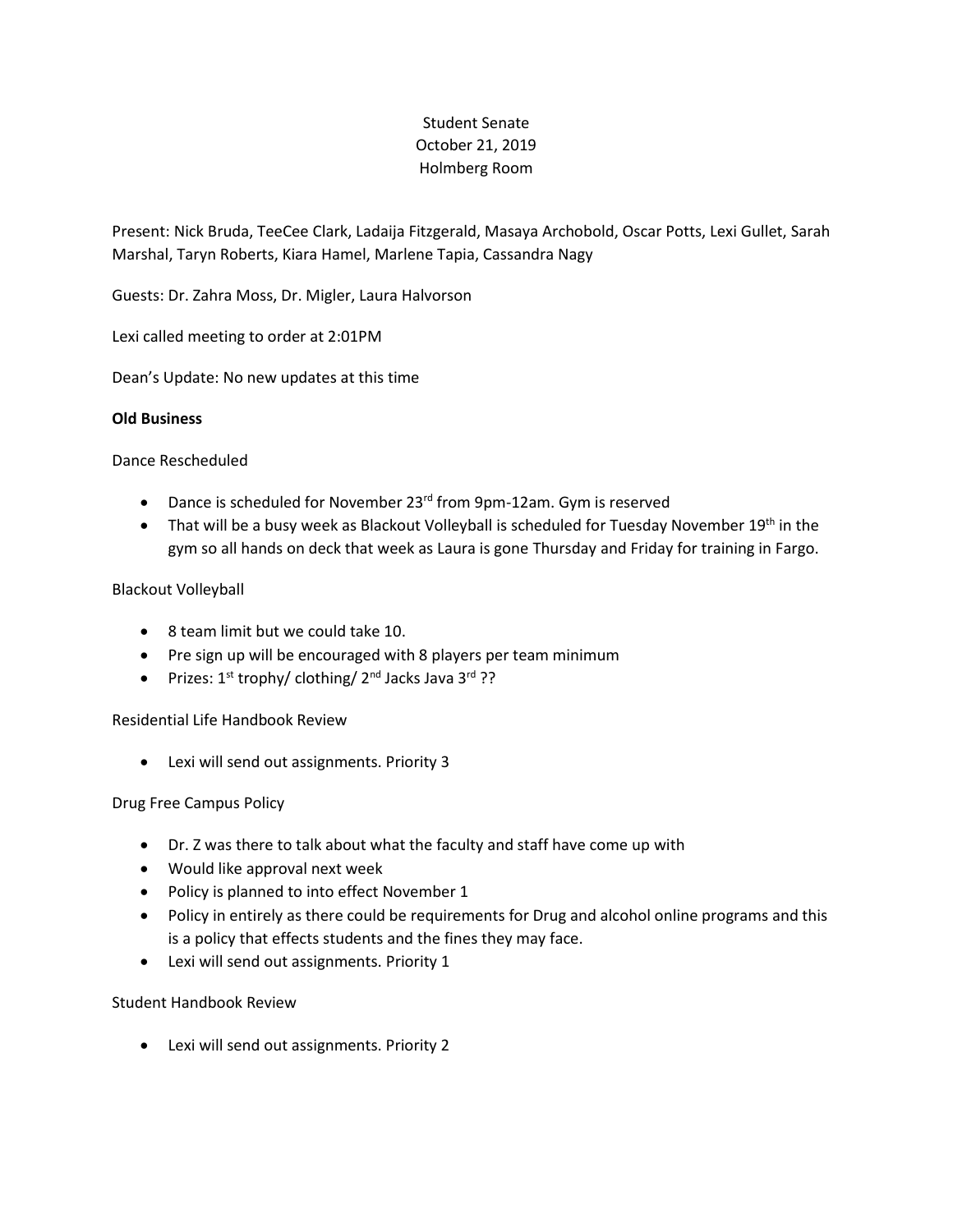## Visitation SubComittee Update

- Safety is #1 concern
- We will work on a roommate agreement
- A formal write up will be put together and given to Dr. Migler to present
- Ask around to see what is the common feeling of students around campus
- There is a concern for access and accountability
- **•** Entrances they can use, bathroom availability
- GPA could be a consideration or requirement
- Sanctions: what happens when the rules are broke
- Digital write up for the overnight pass could talk to Jacob about options
- This committee will plan to meet regularly to keep the ball rolling.

## **New Business**

Halloween Events

- Trunk or Treat
	- $\circ$  Using Laura's vehicle will need to work on getting it ready and costumes. Sandy will reach out about staff and faculty donating candy
	- o Laura and Melissa will help out
- Pumpkin Painting
	- o Judging will take place in front of Student Success Center at noon on Halloween
- Costume Contest
	- o Judging will take place in front of Student Success Center at noon on Halloween

# Agreement with Botno Theatre

- They would like to work something out with the college for getting students to and from the Theatre.
- They want to make options available to students to take advantage of what the Theatre has to offer
- Solution would be driving students what kinds of options could we give them. They offer free movies so that is affordable for them as long as they can get there.

## NDSA Update

• Next meeting is November 22<sup>nd</sup>-23<sup>rd</sup> in Mayville. TeeCee, Daija, Sarah, Lexi, and Masaya are willing to go.

# Clothing

- Would like an order of clothing of a crew neck and quarter zip.
- Jacks logo with Student Senate 2019-2020 embroidered on the sleeve
- Maybe a group picture to go with it! Spruce up our website